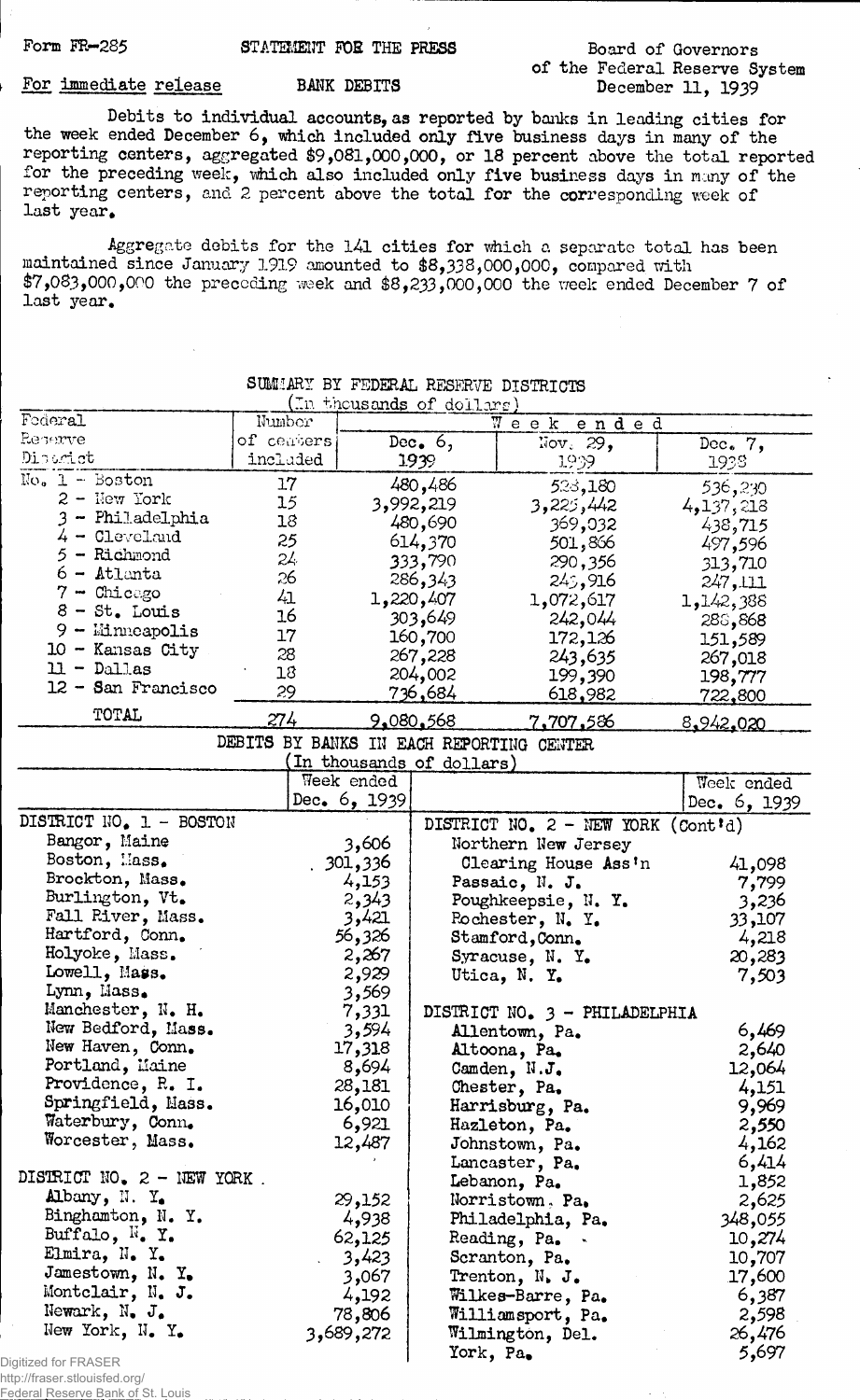Form FR-285-a

| DEBITS BY BANKS IN EACH REPORTING CENTER |  |  |  |  |
|------------------------------------------|--|--|--|--|
|                                          |  |  |  |  |

Ļ.

 $\ddot{\phantom{a}}$ 

|                              | (In thousands of dollars) |                                           |              |
|------------------------------|---------------------------|-------------------------------------------|--------------|
|                              | Week ended                |                                           | Week ended   |
|                              | Dec. 6, 1939              |                                           | Dec. 6, 1939 |
| DISTRICT NO. 4 - CLEVELAND   |                           | DISTRICT NO. $6 - \text{ATLMTA}$ (Cont'd) |              |
| Akron, Ohio                  | 20,927                    | Elberton, Ga.                             | 329          |
| Butler, Pa.                  | 2,605                     | Hattiesburg, Miss.                        | 1,030        |
| Canton, Ohio                 | 10,177                    | Jackson, Miss.                            | 8,669        |
| Cincinnati, Ohio             | 82,375                    | Jacksonville, Fla.                        | 20,143       |
| Cleveland, Ohio              | 155,118                   | Knoxville, Tenn.                          | 6,929        |
| Columbus, Ohio               | 51,671                    | Macon, Ga.                                | 4,221        |
| Dayton, Ohio                 | 15,915                    | Meridian, Miss.                           | 2,920        |
| Erie, Pa.                    | 7,263                     | Miami, Fla.                               | 13,252       |
| Franklin, Pa.                | 841                       |                                           |              |
| Greensburg, Pa.              | 2,689                     | Mobile, Ala.                              | 9,121        |
|                              |                           | Montgomery, Ala.                          | 5,566        |
| Hamilton, Ohio               | 3,010                     | Nashville, Tenn.                          | 29,908       |
| Homestead, Pa.               | 875                       | Newnan, Ga.                               | 545          |
| Lexington, Ky.               | 4,481                     | New Orleans, La.                          | 65,407       |
| Lima, Ohio                   | 4,423                     | Pensacola, Fla.                           | 2,506        |
| Lorain, Ohio                 | 1,263                     | Savannah, Ga.                             | \$,278       |
| Middletown, Ohio             | 3,588                     | Tampa, Fla.                               | 7,024        |
| Oil City, Pa.                | 2,765                     | Valdosta, Ga.                             | 1,025        |
| Pittsburg, Pa.               | 178,313                   | Vicksburg, Liss.                          | 2,280        |
| Springfield, Ohio            | 4,230                     |                                           |              |
| Steubenville, Ohio           | 2,213                     | DISTRICT NO. 7 - CHICAGO                  |              |
| Toledo, Ohio                 | 33,326                    | Adrian, Mich.                             | 909          |
| Warren, Ohio                 | 2,545                     | Aurora, Ill.                              | 2,834        |
| Wheeling, W. Va.             | 8,580                     | Battle Creek, Mich.                       | 3,101        |
| Youngstown, Ohio             | 13,344                    | Bay City, Mich.                           | 2,951        |
| Zancsville, Ohio             | 1,833                     | Bloomington, Ill.                         | 3,379        |
|                              |                           | Cedar Rapids, Iowa                        | 5,958        |
| DISTRICT NO. 5 - RICHMOND    |                           | Champaign-Urbana, Ill.                    | 3,832        |
| Asheville, N. C.             | 2,548                     | Chicago, Ill.                             | 702,010      |
| Baltimore, Md.               | 92,471                    |                                           | 1,415        |
|                              | 4,425                     | Clinton, Iowa                             | 2,486        |
| Charleston, S. $C_{\bullet}$ | 12,703                    | Danville, Ill.                            | 4,694        |
| Charleston, W. Va.           | 13,860                    | Davenport, Iowa                           | 4,907        |
| Charlotte, N. C.             |                           | Decatur, Ill.                             |              |
| Columbia, S. C.              | 6,090                     | Des Moines, Ioua                          | 23,041       |
| Cumberland, Md.              | 1,961                     | Detroit, Mich.                            | 208,451      |
| Danville, Va.                | 3,764                     | Dubuque, Iowa                             | 2,167        |
| Durham, N. C.                | 8,603                     | Elgin, Ill.                               | 2,113        |
| Greensboro, N. C.            | 4,84.                     | $\texttt{Flint}, \texttt{Mich},$          | 6,574        |
| Greenville, S. C.            | 4,482                     | Fort Wayne, Ind.                          | 8,128        |
| Hagerstown, Md.              | 2,137                     | Gary, Ind.                                | 3,955        |
| Huntington, W. Va.           | 4,753                     | Grand Rapids, Mich.                       | 13,572       |
| Lynchburg, Va.               | 4,396                     | Green Bay, Wis.                           | 3,338        |
| Newport News, Va.            | 2,966                     | Hammond, Ind.                             | 1,971        |
| Norfolk, Va.                 | 13,058                    | Indianapolis, Ind.                        | 49,398       |
| Portsmouth, Va.              | 1,235                     | Jackson, Lidh.                            | 3,884        |
| Raleigh, N, C.               | 11,193                    | Kalanazoo, Mich.                          | 7,489        |
| Richmond, Va.                | 41,163                    | Lansing, Mich.                            | 5,011        |
| Roanoke, Va.                 | 7,853                     | Manitowoc, Wis.                           | 1,391        |
| Spartanburg, S. C.           | 2,649                     | Mason City, Ioua                          | 2,336        |
| Washington, D. C.            | 75,292                    | Miltraukee, Wis.                          | 66,984       |
| Wilmington, N. C.            | 2,654                     | Moline, Ill.                              | 2,123        |
| Winston-Salem, N. C.         | 8,690                     | Muscatine, Iowa                           | 886          |
|                              |                           | Oshkosh, Wis.                             | 2,131        |
| DISTRICT NO. 6 - ATLANTA     |                           | Peoria, Ill.                              | 15,224       |
|                              |                           |                                           |              |
| Albany, Ga.                  | 1,284                     | Rockford, Ill.                            | 6,612        |
| Atlanta, Ga.                 | 55,136                    | Saginaw, Mich.                            | 6,301        |
| Augusta, Ga.                 | 4,704                     | Sheboygan, Wis.                           | 3,435        |
| Birmingham, Ala.             | 20,965                    | Sioux City, Iowa                          | 8,469        |
| Brunswick, Ga.               | 631                       | South Bend, Ind.                          | 10,059       |
| Chattanooga, Tenn.           | 9,110                     | Springfield, Ill.                         | 6,053        |
| Columbus, Ga.                | 4,648                     | Terre Haute, Ind.                         | 5,684        |
| Dothan, Ala.                 | 712                       | Waterloo, Iowa                            | 4,141        |

 $\ddot{\phantom{a}}$